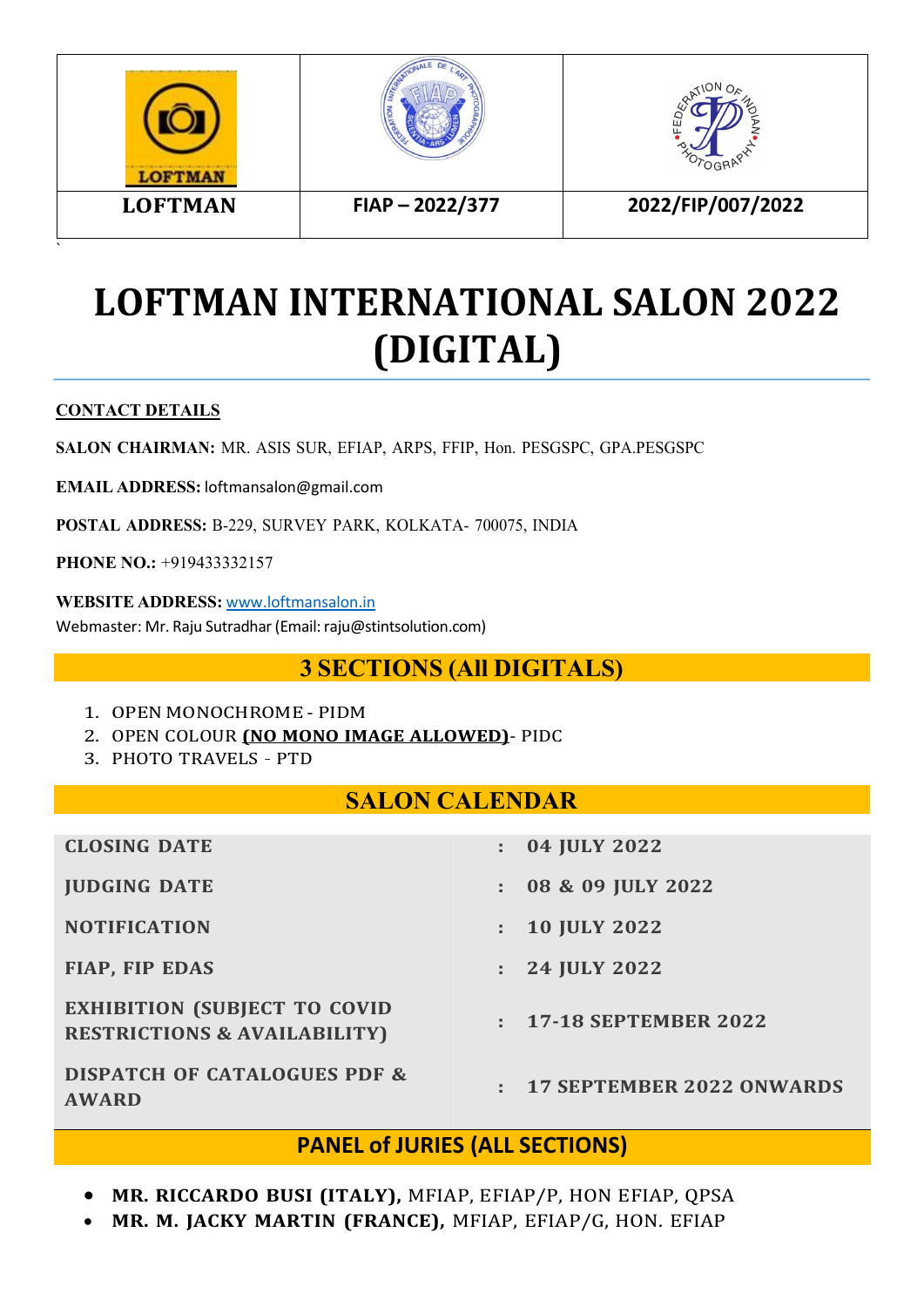#### **TOTAL NUMBER OF AWARDS - 247**

- **3 X FIAP GOLD (ONE IN EACH SECTION),**
- **3 X FIP GOLD (ONE IN EACH SECTION),**
- **3 X LOFTMAN GOLD (ONE IN EACH SECTION),**
- **3 X LOFTMAN SILVER (ONE IN EACH SECTION),**
- **3 X LOFTMAN BRONZE (ONE IN EACH SECTION),**
- **6 X FIAP RIBBON (TWO IN EACH SECTION),**
- **15 X FIP RIBBONS (FIVE IN EACH SECTION),**
- **9 X LOFTMAN HONOUR CERTIFICATES (THREE IN EACH SECTION),**
- **210 X LOFTMAN E-DIPLOMAS (SEVENTY IN EACH SECTION),**
- **Best Entrant of the Salon : FIAP BLUE BADGE,**
- **Best Club of the Salon : PLAQUE (MINIMUM 30 ENTRANTS)**
- **Participation & Acceptance Certificate to each entrant.**

#### **ENTRY FEE**

#### **FOREIGN INDIVIDUAL: USD \$15 for all sections**

#### **INDIAN INDIVIDUAL: INR ₹600 for all sections**

**Discount: There is a 10% – 30% discount for group entry.**

**Details:**

**For minimum 10 entrants – 10%, for minimum 20 entrants – 20% & for more than 30 entrants – 30%**

## **Bank Details (for Indians):**

Bank: STATE BANK OF INDIA

BRANCH NAME: HATIBAGAN

Account holder: AHIRITOLA LOFTMAN ART SOCIETY

Account no: 38129387912

IFSC Code: SBIN0001503

SWIFT CODE: SBININBBFXD

**Foreign Participants: PayPal Details: [loftmansalon@gmail.com](mailto:loftmansalon@gmail.com)**

**Catalogue:** A downloadable link will be provided on the website.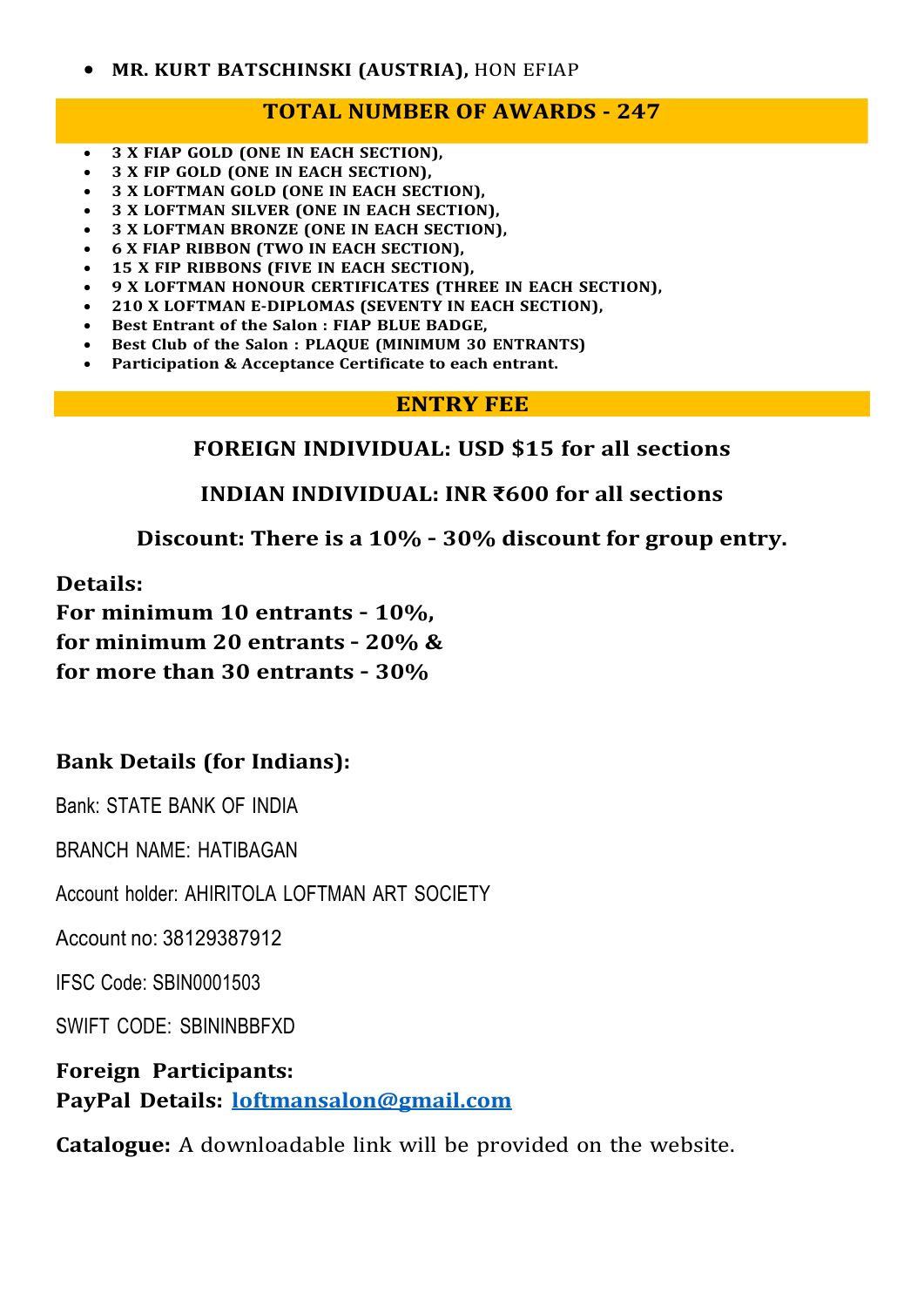## **Image Specifications:**

The image size must be of maximum **1920 pixels (width) and 1080 pixels (height)** including any borders and be a **maximum File Size within 1.5 MB**. The files must be in JPG/JPEG format at 300 dpi resolution. The title should be in English and the maximum length 35 characters including spaces. Words such as "Untitled" and "No Title" are not acceptable as part or all of an image's title, nor are camera capture filenames or titles consisting of only numbers.

## **Judging Method:**

1. Judging will be on-site.

2. The equipment or computer used by the individual judge should have minimum 1920x1080 px resolution and 19 inch screen size. It is assured that all judges will be using equipment capable of displaying images at 100%.

**3.** Each author can receive **only one award / honourable mention / E-Diploma in each section of the individual salon**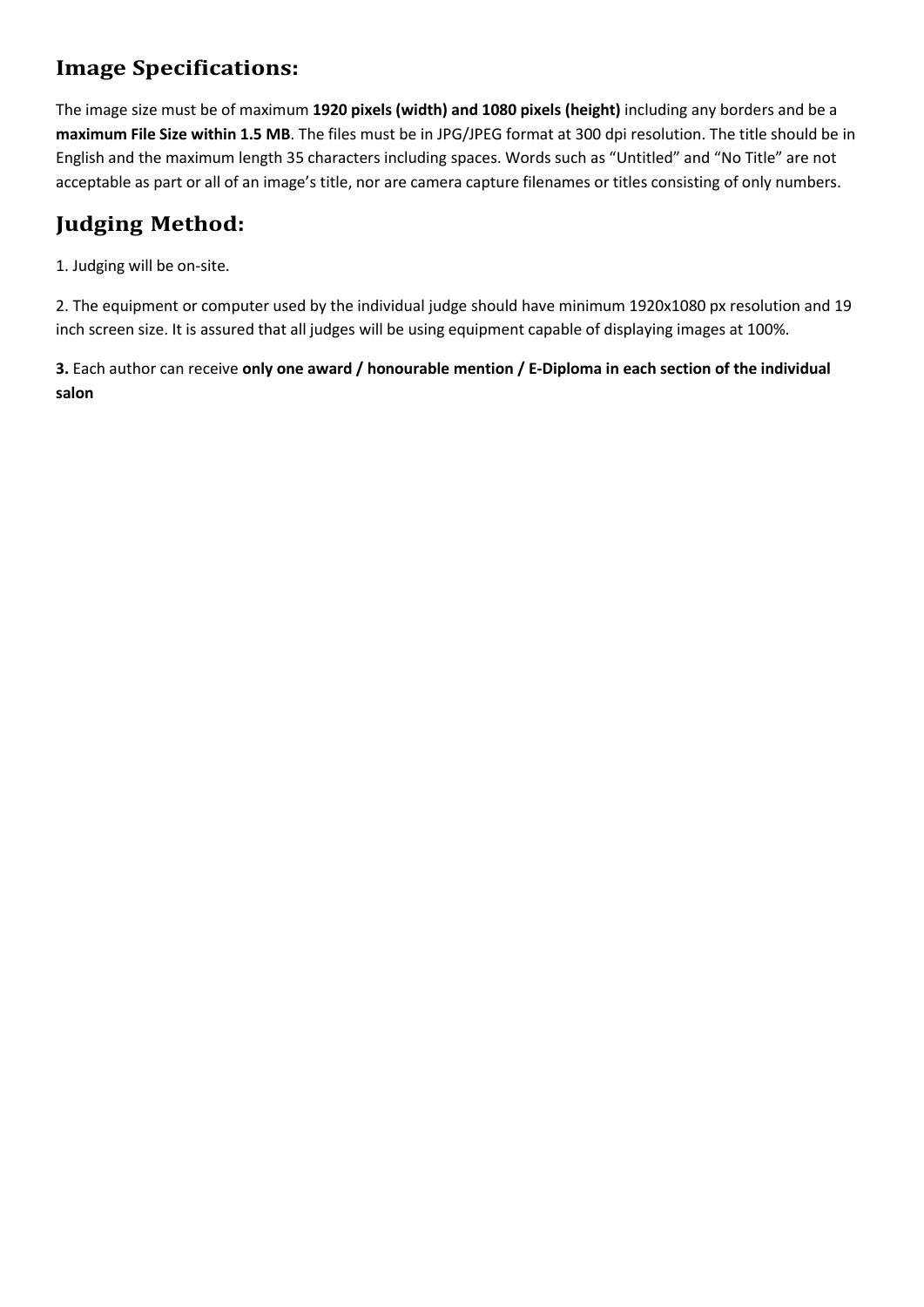#### **DEFINITIONS :**

## **FIAP/FIP DEFINITION OF MONOCHROME :**

A Black and white work fitting from the very dark grey (black) to the very clear grey (white) is a monochrome Work with the various shades of grey. A black and white work toned entirely in a single colour will remain a Monochrome work able to stand in the black and white category; such a work can be reproduced in black and white in the catalogue of a salon under FIAP Patronage. On the other hand a black and white work modified by a partial toning or by the addition of one colour becomes a colour work (polychrome) to stand in the colour category; such a works requires colour reproduction in the catalogue of a salon under FIAP Patronage.

## **FIAP/FIP DEFINITION OF COLOUR PHOTOGRAPHY:**

Entries must originate as photographs (image captured of objects via light sensitivity) made by the entrant on photographic emulsion or acquired digitally. Pictures on any subject including creative or experimental images can be submitted. Use of Computer generated graphics is totally restricted except in Creative thematic section. All element of the image must have been shot by the author. No part of the image should have been taken from Net or other person's image. Use of some filters available on net is permissible.

Same images either colour or mono in two different section of the same Salon will result in disqualification for **both the images.**

#### **FIAP/FIP DEFINITION OF PHOTO TRAVEL:**

Photo Travel image must expresses the characteristic features or culture of a land as they are found naturally. There are no geographic limitations. Images from events or activities arranged specifically for photography, or of subjects directed or hired for photography are not appropriate. Close up pictures of people or objects must include features that provide information about the environment. Techniques that add, relocate, replace or remove any element of the original Image, except by cropping, are not permitted. The only allowable adjustment are removable of dust or digital noise, restoration of the appearance of the original scene, and complete conversion to grayscale monochrome. Other derivations, including infrared are not permitted. All allowed adjustments must appear natural.

1. A travel image depicts features of a culture, place or people as found naturally, anywhere in the world.

2. Images of individuals or group must show their environment or location.

3. The image should not be a SET UP image and it should not be a directed image.

4. It should not be from a PHOTO WORKSHOP where a troupe dances for the workshop organizer or HORSES are made to run in dust or water or an individual shows his acrobatics on payment of a fee.

5. Many monasteries have religious festivals with dances etc and it is perfectly legal to submit such images though you may have paid an entry fee. Same is true for ballet and other stage shows.

6. Images shot at fairs where the subject is obviously posing for you, with or without payment, is only good for pictorial section. On the other hand a candid image is good for PT section.

7. Techniques that add, relocate, replace or remove any element of the original image, except by cropping, are not permitted. Conversion to infrared, either by digital technique or by original technique is not allowed. Stitching of two or more image is not permitted.

8. Complete conversion to grey scale Monochrome is allowed but without partial or complete toning.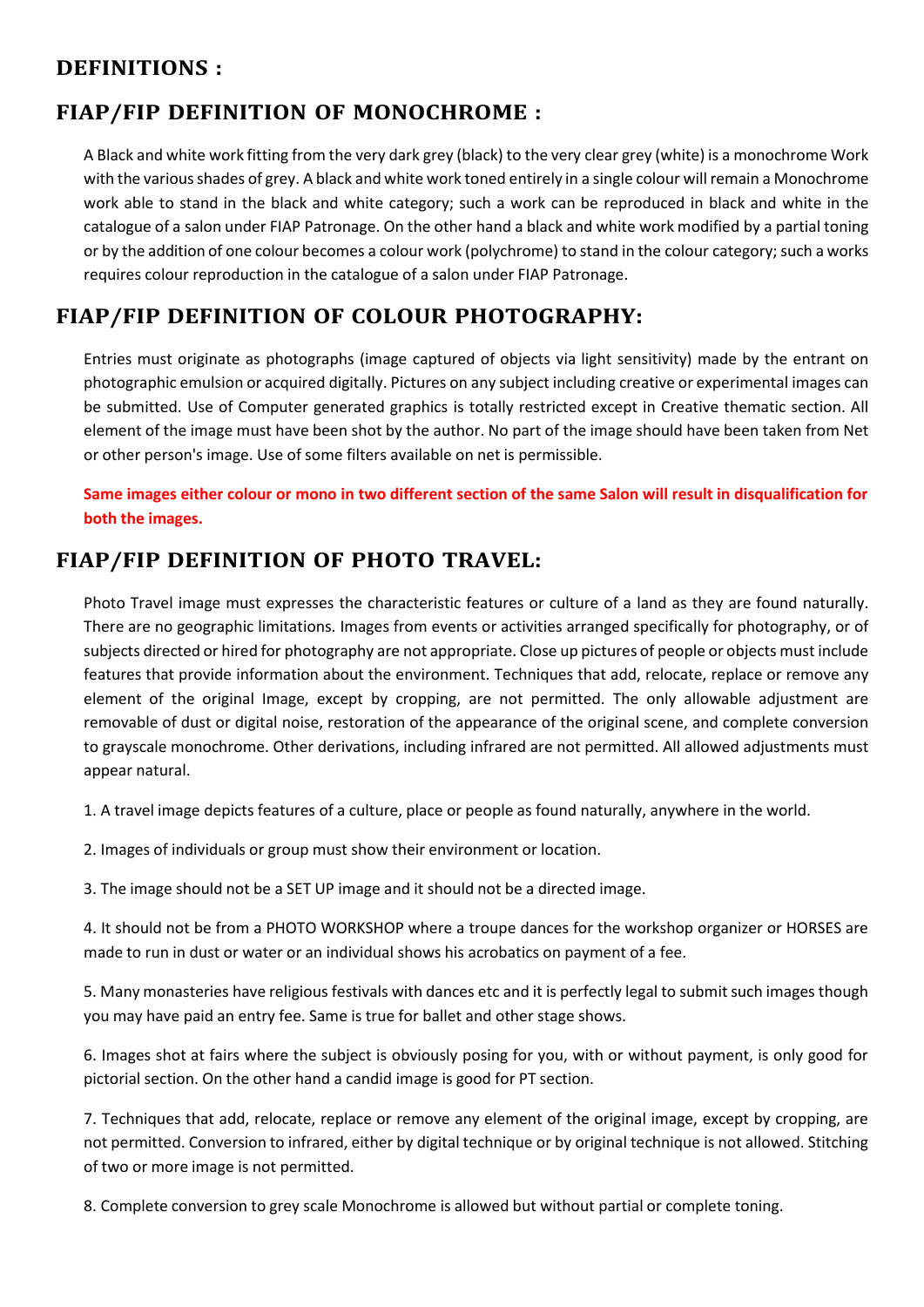9. It is perfectly legal to remove dust, flares or digital noise. Minor global colour / tone correction is OK as long as it is not selective and the final image looks natural but not dramatic. Dodge and Burn tool is for you only but use it judiciously. Correction of perspective is perfectly legal. Techniques like panning, slow shutter speed or in exposure zooming are part of your creativity. Filters like Polarizers and NDs are ok but star effect or rainbow filters are illegal.

10. Drone photography is OK aslong it is legally permissible in that part of the world. In India use of DJI Mavic Mini model of Drone is perfectly legal, except in areas where Drone Photography is prohibited by the authorities like National Parks etc.

11. Finally, be sensitive to the community or people whom you are shooting. Care for your subjects and care for your fellow photographers as well. If someone doesn't wish to be photographed, please respect the person's feelings and greet her or him with a sweet smile before parting ways.

#### **DATA PROTECTION:**

By entering this salon, you are explicitly consenting to the personal details you have supplied, including email addresses, being held, processed and used by the salon organizers for purposes associated with this salon. You also explicitly consent to such information being sent to organizations that have accorded official recognition, patronage or accreditation to this salon. You acknowledge and accept that entering this salon means that the status and results of your entry may be made public.

#### **BREACH OF CONDITIONS:**

#### FIAP NOTICE:

In order to have legal authority on those who do not respect the rules of FIAP, the organizer must make sure that all participants of an online event under FIAP Patronage tick a box next to which the following text is stated: "I hereby expressly agree to FIAP document 018/2017 « Conditions and regulations for FIAP Patronage » and FIAP document 033/2021« Sanctions for breaching FIAP regulations and the red list ». I am particularly aware of chapter II « Regulations for International photographic events under FIAP patronage » of FIAP document 018/2017, dealing under Section II.2 and II.3 with the FIAP participation rules, the sanctions for breaching FIAP regulations and the red list." FIAP documents 018/2017 and 033/2021 must be linked to this paragraph so that participants can consult it.

If at any time, it is determined in the reasonable discretion of the salon organizer or the judges before, during, or after the judging of this salon that an entrant has submitted entries where one ormore images may fail to comply with these Conditions of Entry, including the stated definitions, the salon organizer reservesthe right to delete the entry from the salon and void any or all acceptances or awards in connection with the salon. Fees may either be forfeited or refunded in these circumstances. The entrant acknowledges that the decision of the salon organizer or the judges is final.

I hereby expressly agree to FIAP document 018/2017 « Conditions and regulations for FIAP Patronage » and FIAP document 017/2017 033/2021« Sanctions for breaching FIAP regulations and the red list ». I am particularly aware of chapter II « Regulations for International photographic events under FIAP patronage » of FIAP document 018/2017, dealing under Section II.2 and II.3 with the FIAP participation rules, the sanctions for breaching FIAP regulations and

the red list."<br>FIAP documents 018/2017 and 017/2017 033/2021 must be linked to this paragraph so that participants can consult it.

In order to ensure that images comply with the Conditions of Entry and definitions, the salon organizer may carry out reasonable measures to verify that:

a) the images are the original work of the entrant and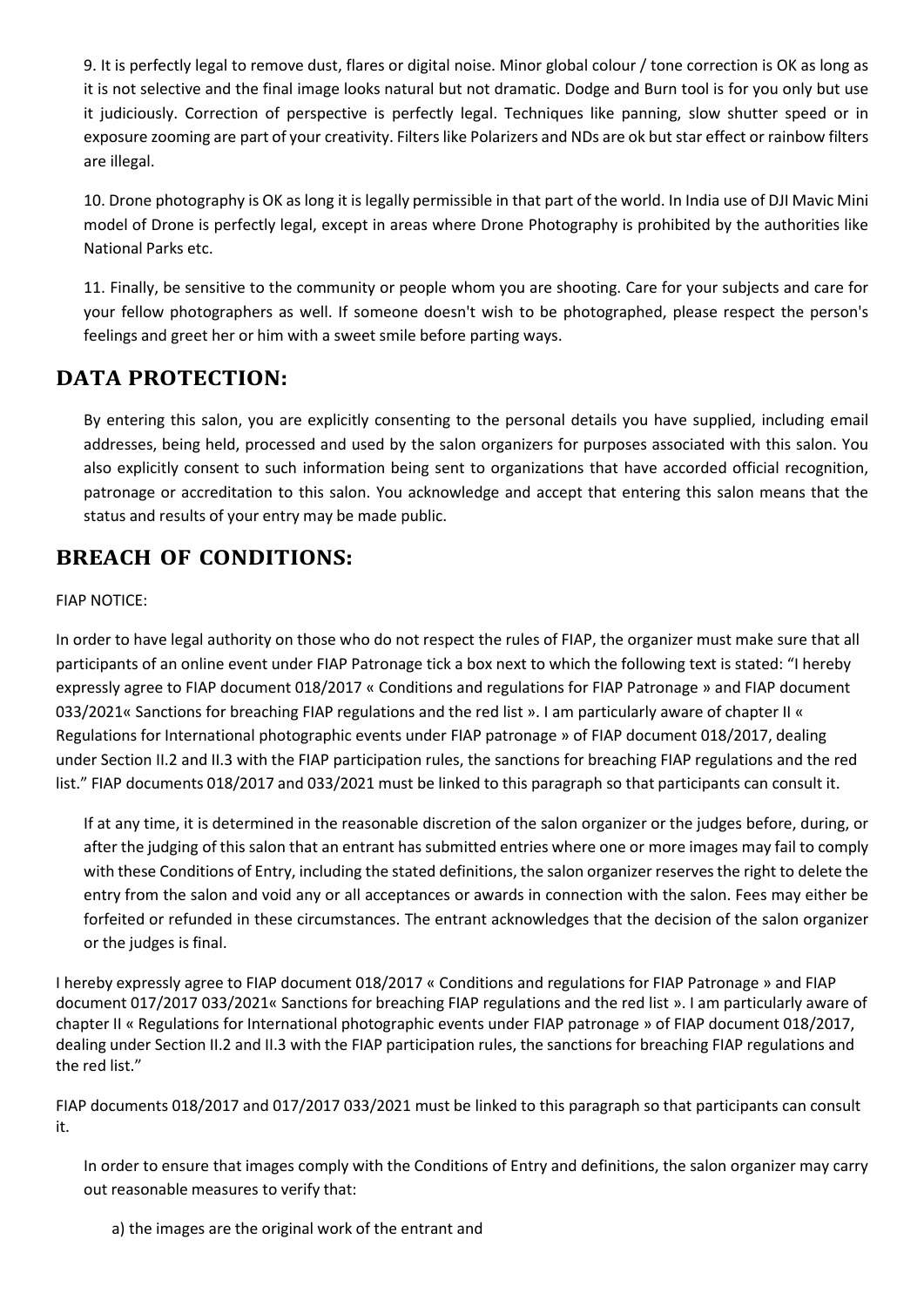b) the images comply with the rules and definitions as set out in these Conditions of Entry.

These steps include, but are not limited to, questioning any entrant, requiring the submission of RAW files or other digital files representing the original capture of the submitted image(s), confronting the entrant with evidence that one or more submitted images fails to comply with the Conditions of Entry (also known as Entry Rules), and offering the entrant a reasonable opportunity to provide counter evidence to refute the salon organizer's evidence by a set deadline. Such entries that are not cleared or are still questionable after the entrant has presented evidence may be considered in breach of these Conditions of Entry, and declined. Such entries may be referred to FIP for further investigation of possible ethics violations.

By the sole act of submitting his/her images or files to a salon under FIAP Patronage, the entrant accepts without exception and with no objection that the submitted images can be investigated by FIAP to establish if these obey to FIAP regulations and definitions even if the entrant is not a member of FIAP; that FIAP will use any means at its disposal for this undertaking; that any refusal to cooperate with FIAP or any refusal to submit the original files as captured by the camera, or failure to provide sufficient evidence, will be sanctioned by FIAP and that in case of sanctions following the non compliance with FIAP regulations, the name of the entrant will be released in any form useful to inform the breaches of the rules. It is recommended to leave the EXIF data in the submitted files intact in order to ease eventual investigations."

FIP retains the right to investigate in any way all complaints/suspicions of breaches of entry conditions, impose sanctions if deemed necessary, void the acceptances of any image found to violate the FIP rules, include the entrant's name on the list of sanctions provided to salons, and share such investigations with FIAP. Entrants automatically agree to these terms by the act of entering this salon and agree to cooperate with any investigation.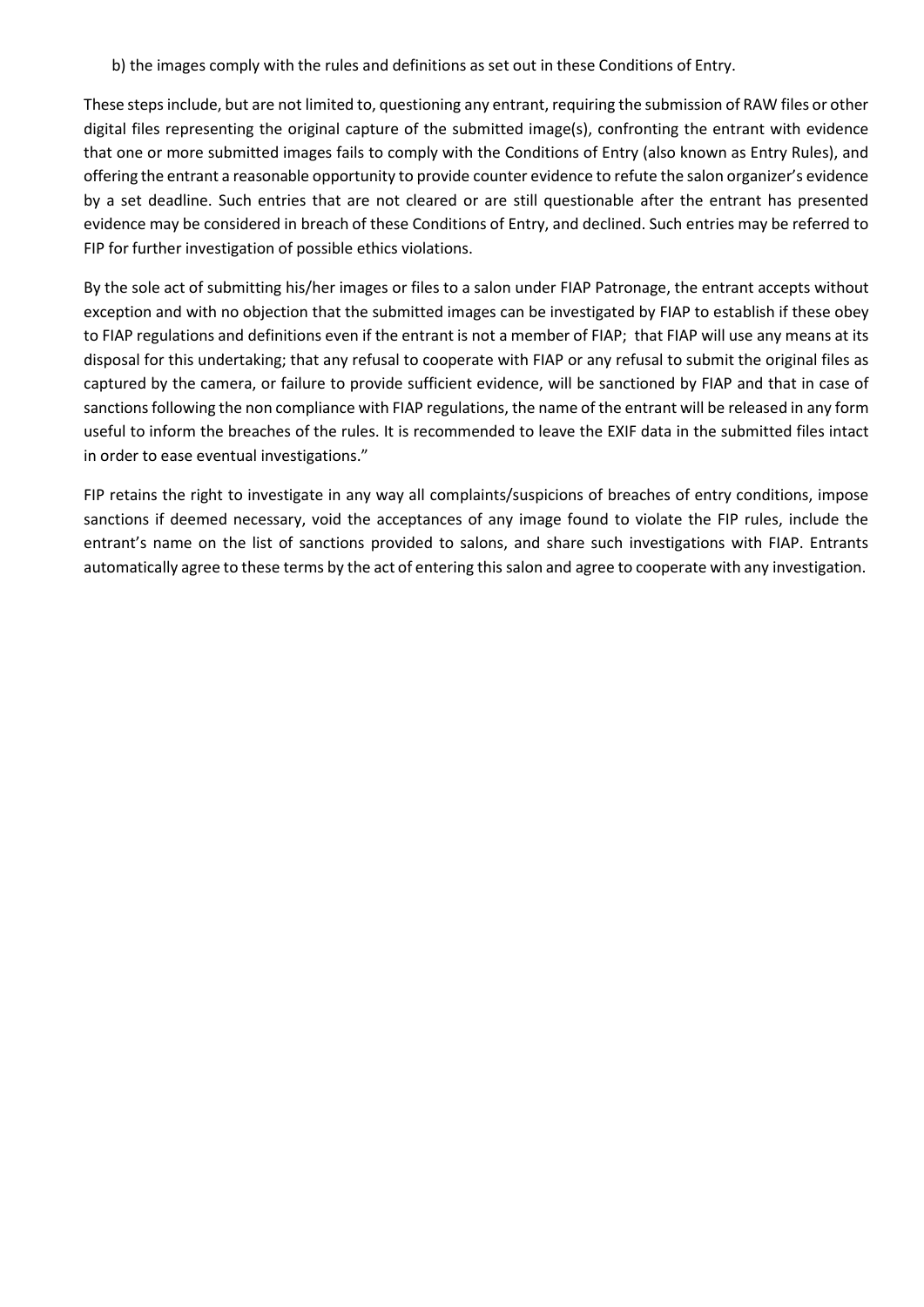#### **NOTICE:**

#### 1. Entries without entry fee will not be judged & will be deleted from the server after closing date.

**2.** If you do not send us an email with your transaction ID within 72 hours, we may not be able to track your payment due to lack of information from the bank. In that case, we will delete your entries from our server after the closing date since we will not be able to map your payment to your entry. In this situation, we will refund the amount you had paid earlier when you contact us with proof of payment.

3. When an entrant fills in the Entry Form to submit an entry the entrant will see a feature to affirm he or she has read these Conditions of Entry when he or she fills out the entry form. If the entrant does not so affirm the **entry will not be submitted.**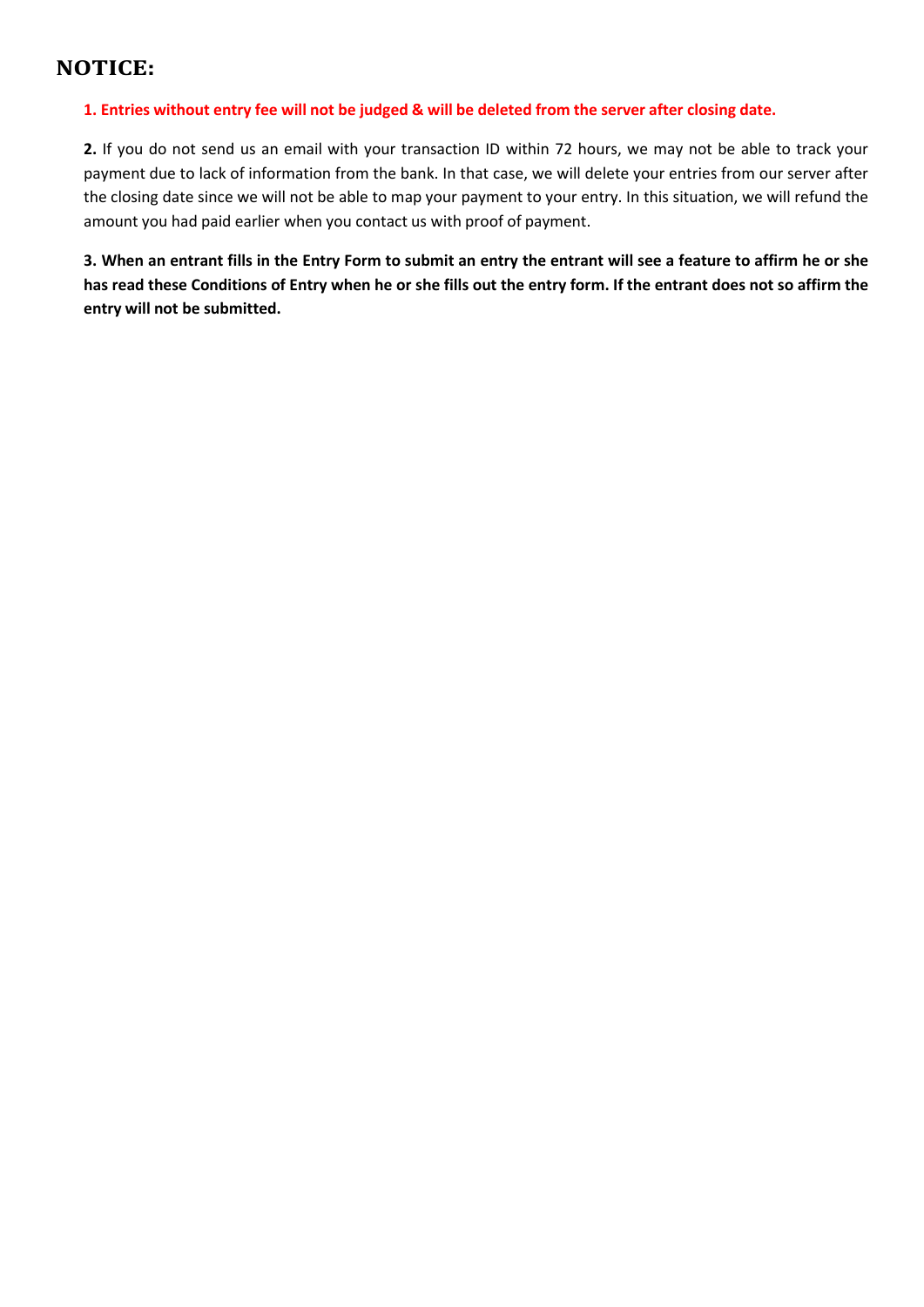#### **FIAP RECOGNITION NO.:**